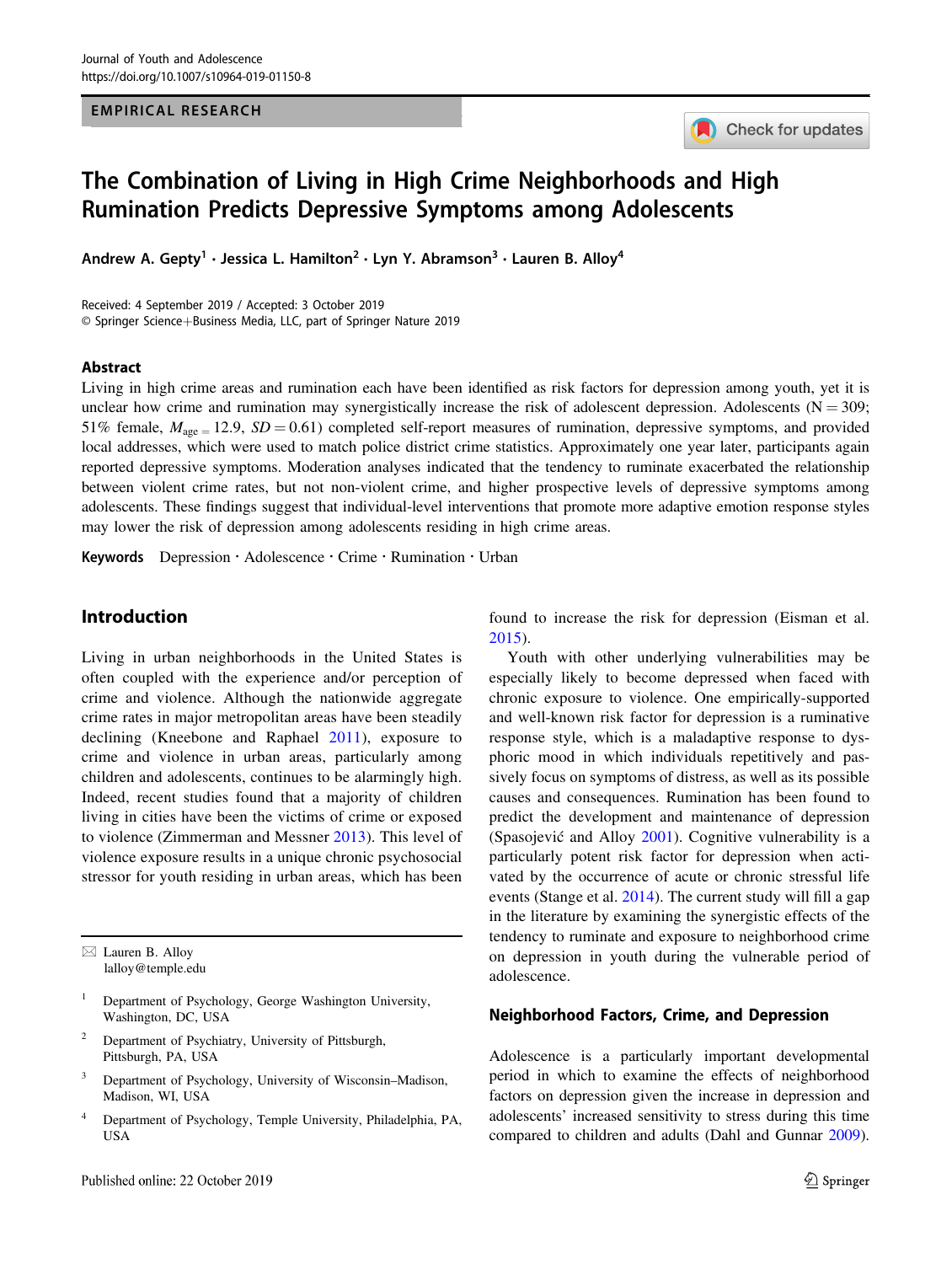This sensitivity to stress has been linked to the development of brain structures and synaptic connections in adolescents (Perlman et al. [2007](#page-10-0)), particularly structures associated with emotion regulation in response to stressors (Lewis and Todd [2007](#page-10-0)). Chronic stress exposure during adolescence, in turn, has been linked to depressive symptomatology among adolescents (Eisman et al. [2015](#page-9-0)), as well as having been associated with long-term effects into adulthood (Meadows et al. [2006\)](#page-10-0), thereby highlighting the impact of chronic stress across development. Living in areas defined by high poverty, high crime rates, and lack of resources and supports may be considered chronic stress, and exposure to this type of stress during adolescence may have significant acute and long-term physical and mental health consequences. Consequently, adolescents may be particularly vulnerable to developing psychological problems due to neighborhood factors unique to the urban environment (Rudolph et al. [2014\)](#page-10-0).

One particular neighborhood factor that has been found to contribute to depression is crime. A relationship between crime and depression has been found in urbandwelling adolescent samples (see Fowler et al. [2009](#page-9-0) for review). Higher levels of perceived neighborhood crime and self-reported exposure to violence and crime are linked to depressive symptoms among adolescents (e.g. Lambert et al. [2012](#page-10-0)). Most of these studies, however, have relied on self-reported levels of violence and crime, which may be influenced by individuals' perceptions of crime. Particularly when evaluating the crime-depression relationship, it is possible that individuals at risk for depression may have cognitive vulnerabilities that influence their evaluations and perceptions of crime in their neighborhoods (Alloy and Abramson [1979](#page-9-0)). Utilizing police or census level data to assess neighborhood crime and violence may be a more objective measure of crime exposure, and help us to better understand how the actual occurrence of community crime and violence influences adolescent development of depression, particularly among those with other vulnerabilities to depression.

#### Rumination as a Moderator of Stress and Depression

Although direct associations between crime and depression have been observed, it remains unclear how crime affects an individual's expression of depression (Lorenc et al. [2012](#page-10-0)). Given that exposure to violence and crime contributes to depression among some adolescents, but not all exposed adolescents develop depressive symptoms, it is important to examine individual risk factors or underlying vulnerabilities that may exacerbate the effects of crime exposure on depression. One of the most studied and robust vulnerabilities for depression is a ruminative cognitive style. The tendency for individuals to be caught in

this cycle of repetitive thoughts has been demonstrated to be a contributor to the continuation and worsening of depressive symptoms (see Hood et al. [2009](#page-9-0), for review). An abundance of research has highlighted the impact of rumination on subsequent depressive episodes and increased depressive symptoms among children and adolescents (Stange et al. [2014\)](#page-10-0).

According to cognitive vulnerability-stress models of depression (e.g., Abramson et al. [1989](#page-9-0)), cognitive vulnerabilities become activated in the presence of a stressor, and exacerbate the effect of stressors on depression. Rumination, a type of maladaptive cognitive vulnerability, coupled with various life stressors has been found to exacerbate the severity and course of depression (Michl et al. [2013\)](#page-10-0). Indeed, research has demonstrated that adolescents who experience negative life events and have a ruminative response style are more likely to experience depressive symptoms than those who experience negative life events alone (Skitch and Abela [2008;](#page-10-0) Stange et al. [2014](#page-10-0)). Recently, research has demonstrated the differential effect of daily and chronic stressors on depression. Studies have found that daily life stressors interact with daily ruminative responses to predict depressive symptoms (Ruscio et al. [2015](#page-10-0)). These findings suggest that the everyday experiences of life stressors may be a constant trigger for those with a propensity for rumination, thus creating a heightened risk for depression. In the context of these findings, neighborhood crime may be a unique type of chronic stressor encountered regularly by adolescents in urban areas. However, adolescents with ruminative tendencies may be more likely to be adversely affected by the chronic stress of living in areas with more crime than those who do not tend to ruminate.

Another association found within the literature is rumination as a mechanism linking the experience of stress with subsequent depressive symptoms in adolescence. Indeed, previous work has revealed ruminative cognitive styles as the link between the experience of stressors, such as interpersonal stressors, and increased depressive symptoms in adolescents (Hamilton et al. [2015](#page-9-0)). Although these associations are evident, the current study focused on whether rumination was a moderating factor, given that examination of prospective effects of crime on rumination and administrative crime data precludes an examination of community members' actual exposure. In addition, the available data precluded a temporal sequencing of effect in examining rumination as a mediator associated with crime counts. However, it is possible and an important direction for future research to examine whether exposure to crime in one's neighborhood contributes to the actual development of ruminative vulnerabilities during middle childhood and adolescence, over time.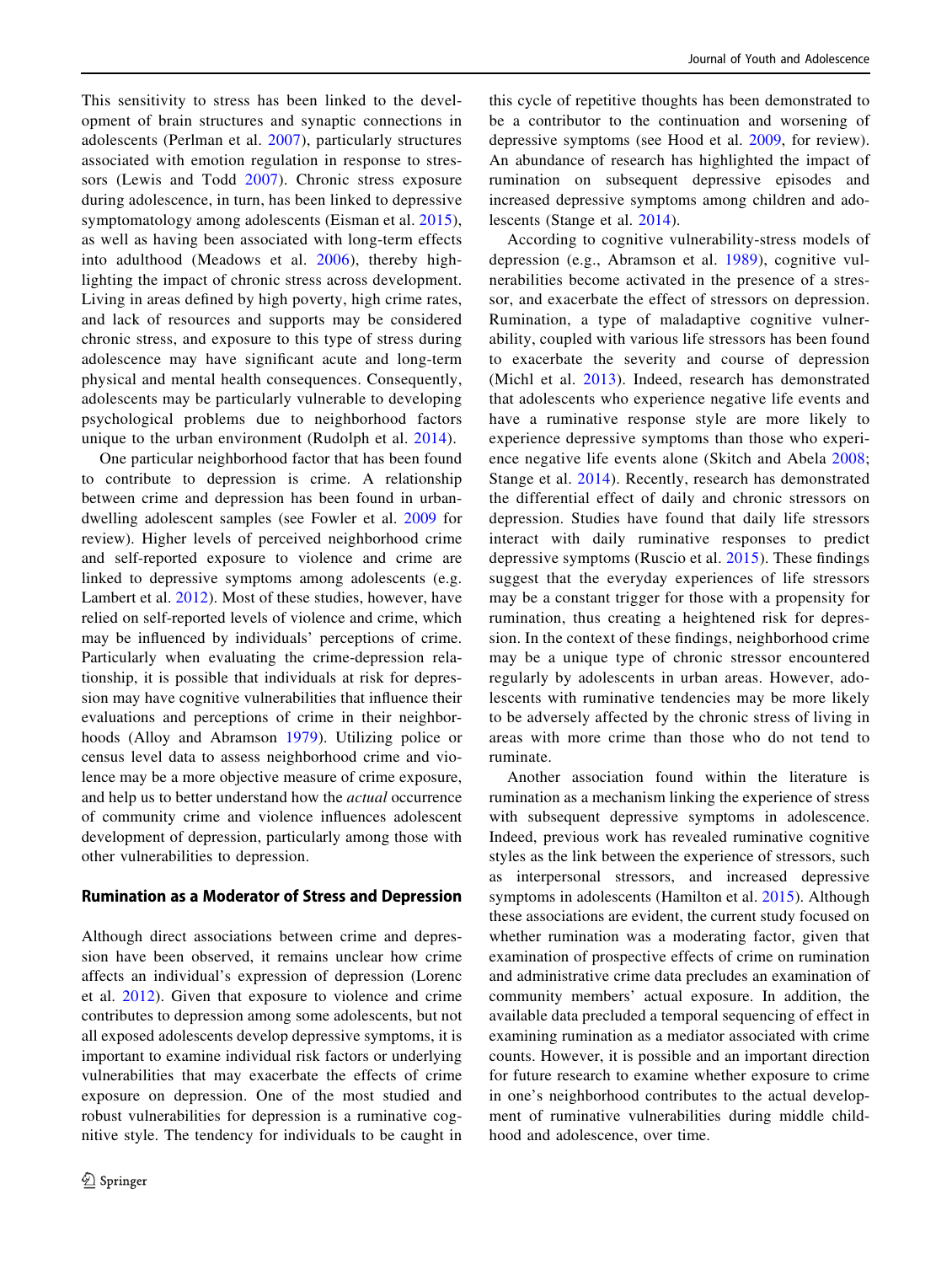# Current Study

Given evidence supporting the maladaptive associations of rumination and experiencing crime with depressive outcomes separately (Fowler et al. [2009](#page-9-0)), as well as evidence that rumination interacts with acute and chronic stressors to predict depression, the present study examined the synergistic relationship between rumination and the potential stressor of living in an area with high crime rates (violent and non-violent) as a predictor of depressive symptoms among adolescents. Unlike most studies on the effects of neighborhood crime, subjective measures of perceived individual exposure to crime, which may be limited by cognitive or depressive biases in perception, were not included. Instead, the current study utilized an objective measure of violent and non-violent crime based on neighborhood crime statistics compiled by the local police department, which is a more objective marker of neighborhood crime and index of the potential for adolescent exposure to crime. Thus, it was hypothesized that there would be main effects of rumination and crime rates predicting higher prospective levels of depressive symptoms. Furthermore, it was expected that the effects of living in a higher crime neighborhood, particularly with higher rates of violent crime, on depressive symptoms would differ based on an adolescent's tendency to ruminate, such that those with higher rumination levels would be at greater risk for depression.

# Methods

#### Participants

Participants were drawn from the Adolescent Cognition and Emotion (ACE) project, a prospective, longitudinal study of adolescent-onset depression. Adolescents and their primary female caregivers, hereafter referred to as mothers because 93% were adolescents' biological mothers, were recruited from the local municipal school district and other area public and private middle schools in the Philadelphia area. Phone screening interviews were completed to assess eligibility. Eligible adolescents were 12 or 13 years of age and self-identified as Caucasian/White, African American/ Black, or Biracial. Exclusion criteria included the inability of the adolescent or mother to read or speak English adequately to complete study assessments, or if either the adolescent or mother had a severe psychiatric, developmental, medical, or learning disorder that would prevent study participation. Eligible adolescents and their mothers were invited to complete the Time 1 assessment (T1). Prior to the T1 assessment, written informed consent was obtained from mothers and written assent was obtained

from adolescents. During T1, mothers completed a demographic questionnaire, which included information regarding current addresses and contact information. In addition, adolescents completed self-report measures of depressive symptoms and ruminative response style. Adolescents completed these measures again at a follow-up visit (Time 2; T2) approximately one year later. Both mothers and adolescents were reimbursed for participating after each assessment (Alloy et al. [2012\)](#page-9-0).

The current study included 309 adolescents ( $M<sub>age</sub>$  at T1 = 12.9 years old;  $SD = 0.61$ ). The sample was 51% female, 52% African American, 42% Caucasian, and 6% Biracial. In addition, 52% of adolescents in the sample qualified for a subsidized school lunch, a measure of financial need that accounts for the number of dependents being supported by a given family income.

#### Sensitivity Analyses

At the time of analyses for this study, 599 adolescents had participated in the ACE project. Adolescents who resided in a jurisdiction outside of the city (e.g., neighboring counties and towns) or had incorrect and unsearchable addresses provided at T1 were excluded  $(N = 89)$ . Of the 510 adolescents residing in the city, 201 participants were excluded from analysis using list-wise deletion due to missing data (including missing demographic information and/or follow-up data). Compared to the adolescents included in the present study, those in the full study were 55% female  $(\chi^2(1) = 0.91, p > 0.05)$ , 58% Caucasian, 39% African American/Black, and 3% Biracial  $(\chi^2(2) = 13.86,$  $p < 0.001$ ), and 48% of households were eligible for free lunch program at the time of enrollment ( $\chi^2(1) = 8.9$ , p > 0.05). Thus, compared to the full study sample, African American/Black adolescents were overrepresented in the current sample. Multiple imputation using PROC MI was explored to address missing data. The procedure indicated there was no variance between imputations  $(N = 25)$ ; thus, results were not different with the missing data. Analysis was conducted using the 309 participants with complete data.

#### Measures

#### Depressive symptoms

The Children's Depression Inventory (CDI; Kovacs [1992](#page-10-0)) is a 27-item self-report measure of depressive symptoms over the past two weeks designed for the assessment of youth ages seven to 17. Each question has ratings that range from zero to two and are summed to create a total score of depressive symptoms ranging from zero to 54, with higher scores indicative of higher levels of depressive symptoms.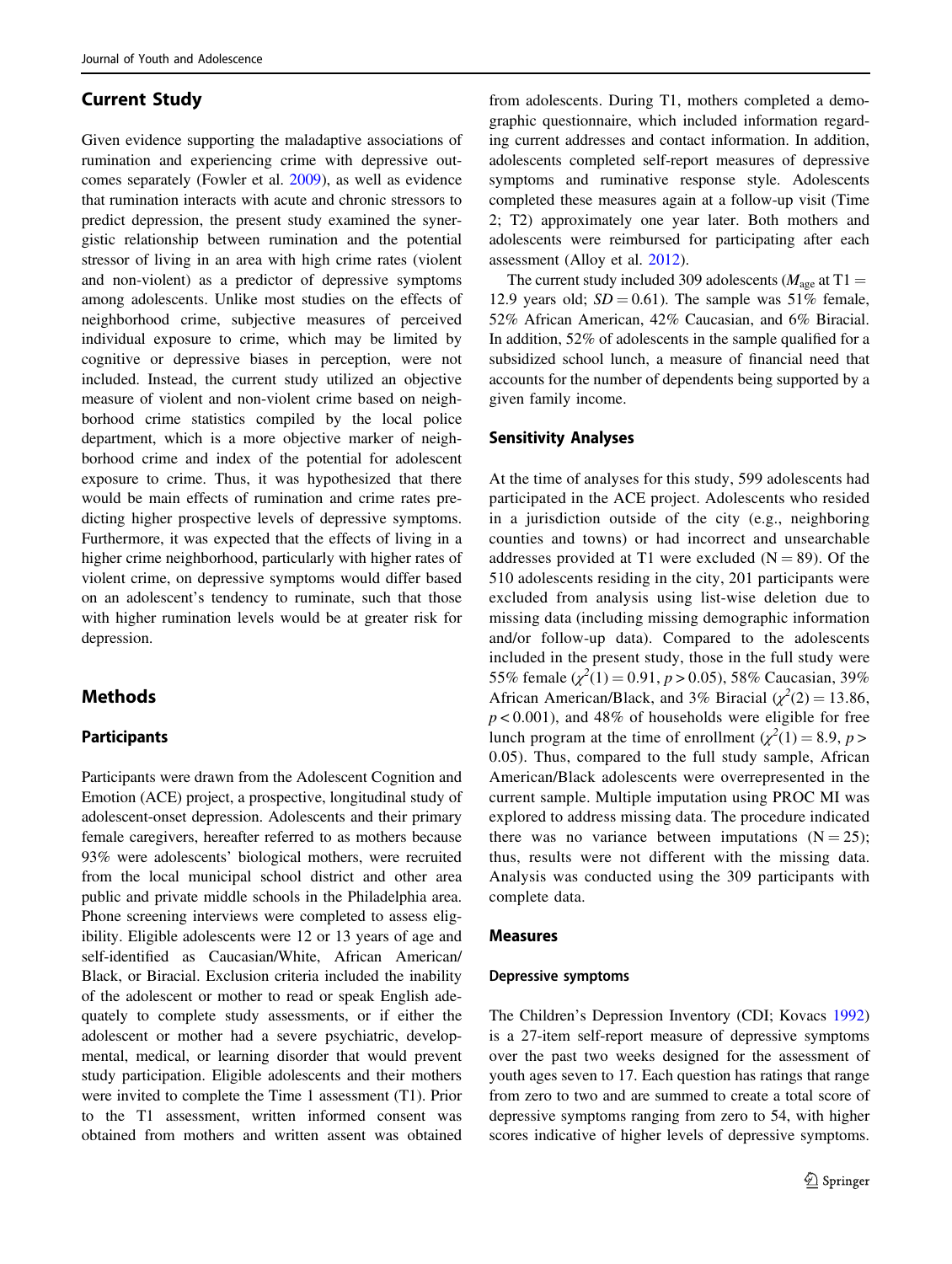district Violent crime Non-violent crime n M Min (year) Max (year) M Min (year) Max (year) 1 6 244.6 209 (2011) 264 (2009) 1055.3 853 (2009) 1177 (2011) 2 34 660 626 (2010) 705 (2011) 3653.3 3246 (2009) 4097 (2011) 3 17 403.6 173 (2009) 523 (2011) 3035.6 1404 (2009) 3975 (2011) 5 16 111.6 101 (2011) 127 (2009) 1003.6 958 (2009) 1086 (2011) 6 3a 336.5 331 (2010) 342 (2009) 3941 3683 (2009) 4199 (2010) 7 21 149 140 (2010) 157 (2011) 1707.3 1664 (2010) 1744 (2011) 8 13 291.6 276 (2010) 300 (2011) 2732 2592 (2009) 2990 (2011) 9 5 224.6 211 (2011) 237 (2009) 3855.3 3501 (2009) 4035 (2011) 12 5a 924.5 894 (2010) 955 (2011) 2920 2739 (2010) 3101 (2011) 14 30 870.6 793 (2010) 932 (2009) 3235 3167 (2009) 3310 (2011) 15 39 1348 1312 (2009) 1385 (2010) 5318 4784 (2009) 5783 (2011) 16 2b 487 487 (2010) 487 (2010) 1690 1690 (2010) 1690 (2011) 17 9 498.6 440 (2011) 548 (2009) 1768.3 1629 (2009) 1897 (2011) 18 12 777.6 749 (2011) 831 (2009) 3109 2995 (2011) 3187 (2010) 19 15 938.3 920 (2011) 968 (2009) 2600.3 2460 (2009) 2779 (2010) 22 12 1042.6 719 (2009) 1240 (2010) 3272.6 1977 (2009) 3922 (2010) 24 12 903.3 872 (2009) 926 (2010) 3810 3661 (2009) 3915 (2010) 25 6a 1122.5 1105 (2010) 1140 (2009) 3086 2923 (2009) 3249 (2010) 26 11 500.6 496 (2011) 504 (2009) 2915 2671 (2009) 3164 (2011) 35 25 1085 1028 (2009) 1118 (2010) 3047.6 2915 (2009) 3120 (2010) 39 16 758.6 738 (2010) 791 (2011) 2442 2124 (2009) 2683 (2010)

<sup>a</sup>Only two years assessed

<sup>b</sup>Single year included

The CDI has shown good reliability and validity (Klein et al. [2005](#page-9-0)). The internal reliability in the present study was  $\alpha = 0.84.$ 

#### Rumination

The Children's Response Styles Questionnaire (CRSQ; Abela et al. [2004\)](#page-9-0) is a 25-item self-report measure of trait rumination. Participants indicate how they respond to feelings of sadness. The CRSQ consists of three separate subscales: rumination, distraction, and problem solving. Only the 13-item rumination subscale referencing self-focused responses to sad mood was used in this study. An example of a rumination item is "When I am sad, I think about other times when I have felt sad". Ratings for each item are made on a four-point scale (never, sometimes, often, or almost always) and responses are summed to provide a total rumination score. Higher scores on the subscale represent a greater predisposition to ruminate when experiencing down mood. Past research employing the CRSQ has indicated good validity and moderate internal consistency (Abela et al. [2004\)](#page-9-0). In the current study, the internal reliability for the 13-item subscale was  $\alpha = 0.85$ .

#### Crime statistics

Crime incidence data were extracted from open access crime statistics uploaded by the Philadelphia Police Department. Data provided were organized in chronological order with crime dating back as far as 2006. Crime incidences from 2009 to 2011 were used to reflect the year in which adolescents initiated participation in the current study. Each crime incident was recorded with an indication of geographic location (street address and local police district), temporal information (time and date), and crime statistics reported. Crime data were reorganized by type of crime into two categories: violent crime (aggravated assault firearm, aggravated assault no firearm, rape, homicide criminal, homicide justifiable, robbery firearms, homicide gross negligence) and non-violent crime (thefts, motor vehicle theft, burglary residential, robbery no firearms, theft from vehicle, thefts of vehicle, and burglary non-residential). Violent and non-violent crimes were differentiated based on definitions delineated by the United States Bureau of Justice Statistics (Morgan and Kena [2017\)](#page-10-0). Both categories were divided into variables based on year and police district.

#### <span id="page-3-0"></span>Table 1 Crime data descriptive **Table 1** Crime data descriptive  $\frac{1}{2009-2011}$  Police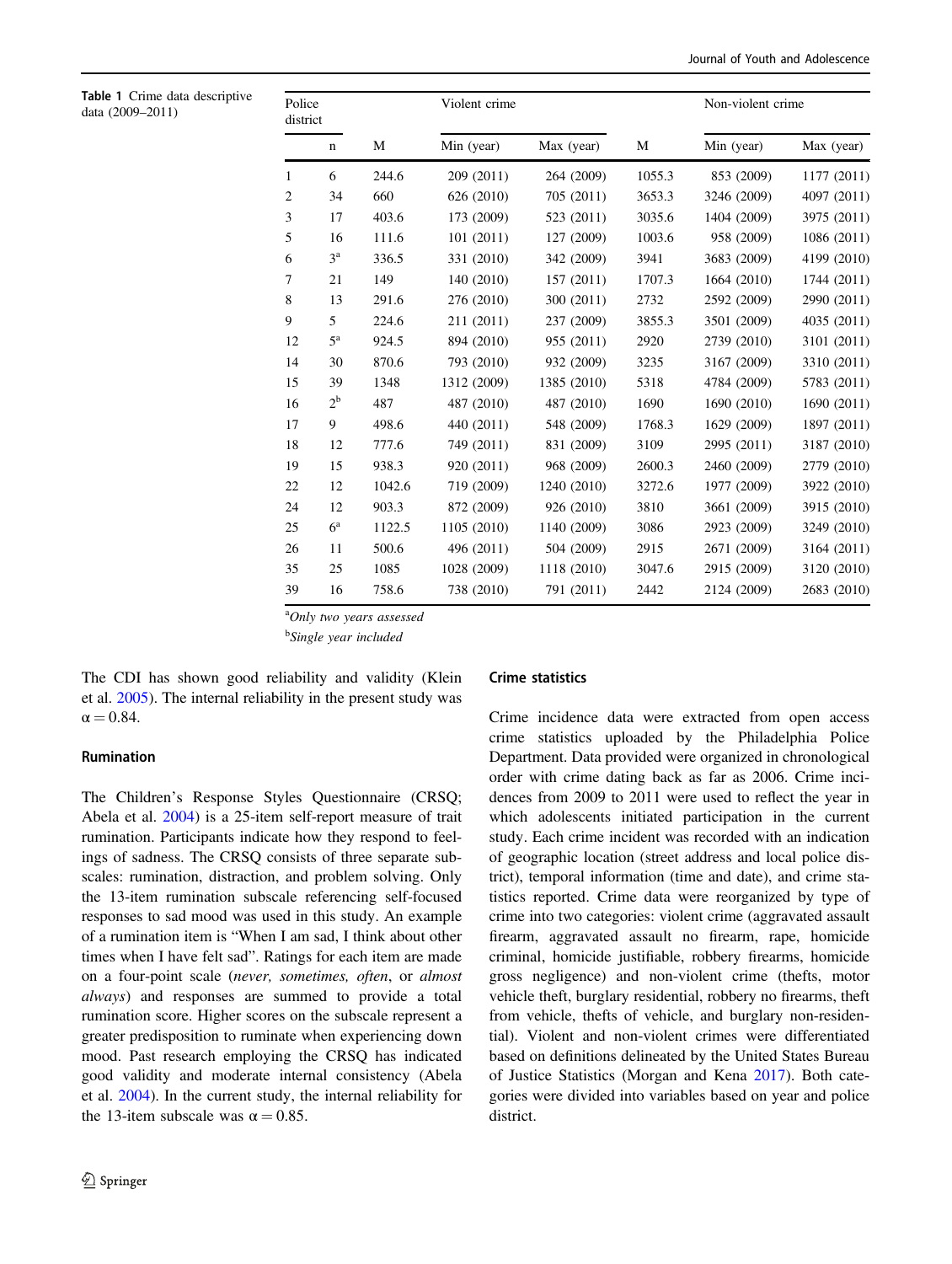<span id="page-4-0"></span>Table 2 Correlations, means, and standard deviations of primary study variables and covariates

|                                                | 1         | 2       | 3             | $\overline{4}$ | 5       | 6    | 7                 | 8    | 9    |
|------------------------------------------------|-----------|---------|---------------|----------------|---------|------|-------------------|------|------|
| 1. Violent crime                               |           |         |               |                |         |      |                   |      |      |
| 2. Non-violent crime                           | $0.77**$  |         |               |                |         |      |                   |      |      |
| 3. Rumination                                  | 0.05      | 0.03    |               |                |         |      |                   |      |      |
| 4. Depressive symptoms<br>follow-up covariates | 0.09      | $0.12*$ | $0.27**$      |                |         |      |                   |      |      |
| 5. Depressive<br>symptoms time 1               | 0.06      | 0.04    | $0.38**$      | $0.56***$      |         |      |                   |      |      |
| 6. Gender                                      | 0.04      | 0.04    | 0.10          | $-0.13*$       | 0.10    |      |                   |      |      |
| 7. Race                                        | $-0.25**$ | 0.01    | $-0.03$       | $-0.05$        | $-0.02$ | 0.03 |                   |      |      |
| 8. Age                                         | $0.14*$   |         | $0.06 - 0.06$ | 0.11           | 0.02    |      | $-0.03$ $-0.15**$ |      |      |
| 9. Lunch status                                | $0.23**$  | 0.09    | 0.04          | $-0.01$        | 0.10    | 0.00 | $-0.30**$         | 0.03 |      |
| Mean                                           | 744.96    | 3134.00 | 24.37         | 6.41           | 7.13    | 0.50 | 12.90             | 0.52 | 0.70 |
| <b>SD</b>                                      | 386.32    | 1165.00 | 7.88          | 6.13           | 6.01    | 0.60 | 0.61              | 0.50 | 0.46 |

 $*_{p}$  < 0.05;  $*_{p}$  < 0.01

Each family in the study provided street addresses of their current domicile at T1. Using the police department's "Find My District" feature on the department website, each family's corresponding police district was identified. Each family was given a T1 Crime score for each of the two crime categories based on the police district in which they resided and the year of their T1 visit.

## Statistical Analysis

Initial bivariate correlations and independent samples ttests were conducted to examine relationships between the variables and potential covariates. Linear regression analyses were implemented to assess the main effects of each crime variable on prospective depressive symptoms at T2 with and without covariates of depressive symptoms at T1, sex, race, and socioeconomic status (SES), as indicated by whether adolescents were eligible for free lunch at school. Individual adolescents were clustered within police districts. To evaluate the clustering of effects on the associations between crime instances, rumination, and depressive symptoms, we analyzed the data using SAS PROC MIXED. This procedure accounted for the clustering by police district, and included this as a level 2 random effect along with random effects of the moderator and intercept. Moderation analyses were conducted with the two crime categories as the independent variables predicting to T2 depressive symptoms. Levels of rumination at T1 served as the moderator in the models. Covariates in the moderation models were the same as in the linear regressions. Significant interactions were probed at low and high levels of rumination (one standard deviation above and below the mean).

# Results

### Descriptive Statistics

Police crime data used in the study encompassed the years 2009–2011 (Table [1\)](#page-3-0). The police district with the highest number of crime incidents was the 15th Police District for violent crime ( $M = 1,348$ ,  $SD = 36.51$ , incidents over three years) and non-violent crime ( $M = 5,318$ ,  $SD = 503.06$ ). In contrast, the district with the lowest crime numbers was the  $5<sup>th</sup>$  district with violent crime ( $M = 111.67$ ,  $SD = 13.61$ ) and non-violent crime ( $M = 1,003.67$ ,  $SD = 71.44$ ). Thirtynine participants (13%) resided in the highest crime district (15th) and 16 (5%) lived in the lowest crime district (5th). Across all districts during this time period, the average numbers of violent and non-violent crime instances were 651.37  $(SD = 360.46)$  and 2,866.53  $(SD = 1,026.64)$ , respectively.

Descriptive statistics and correlations of study variables are presented in Table 2. In addition, there were comparisons of primary study variables by race, sex, and SES. For race, there were significant differences in violent crime counts, with black individuals more likely to live in an area with higher violent crime than white individuals,  $F(2, 306) = 12.40, p < 0.01$ , with no differences in nonviolent crime,  $F(2, 306) = 0.56$ ,  $p > 0.05$ . Black adolescents were more likely to be receiving free lunch at school than their white counterparts,  $F(2, 306) = 24.52$ ,  $p < 0.01$ , and were slightly older in age,  $F(2, 306) = 3.69$ ,  $p < 0.05$ . There were no significant differences by race in reports of depressive symptoms at T1 or follow-up, or rumination  $(ps > 0.05)$ . There was a significant sex difference in T2 depressive symptoms, with girls reporting greater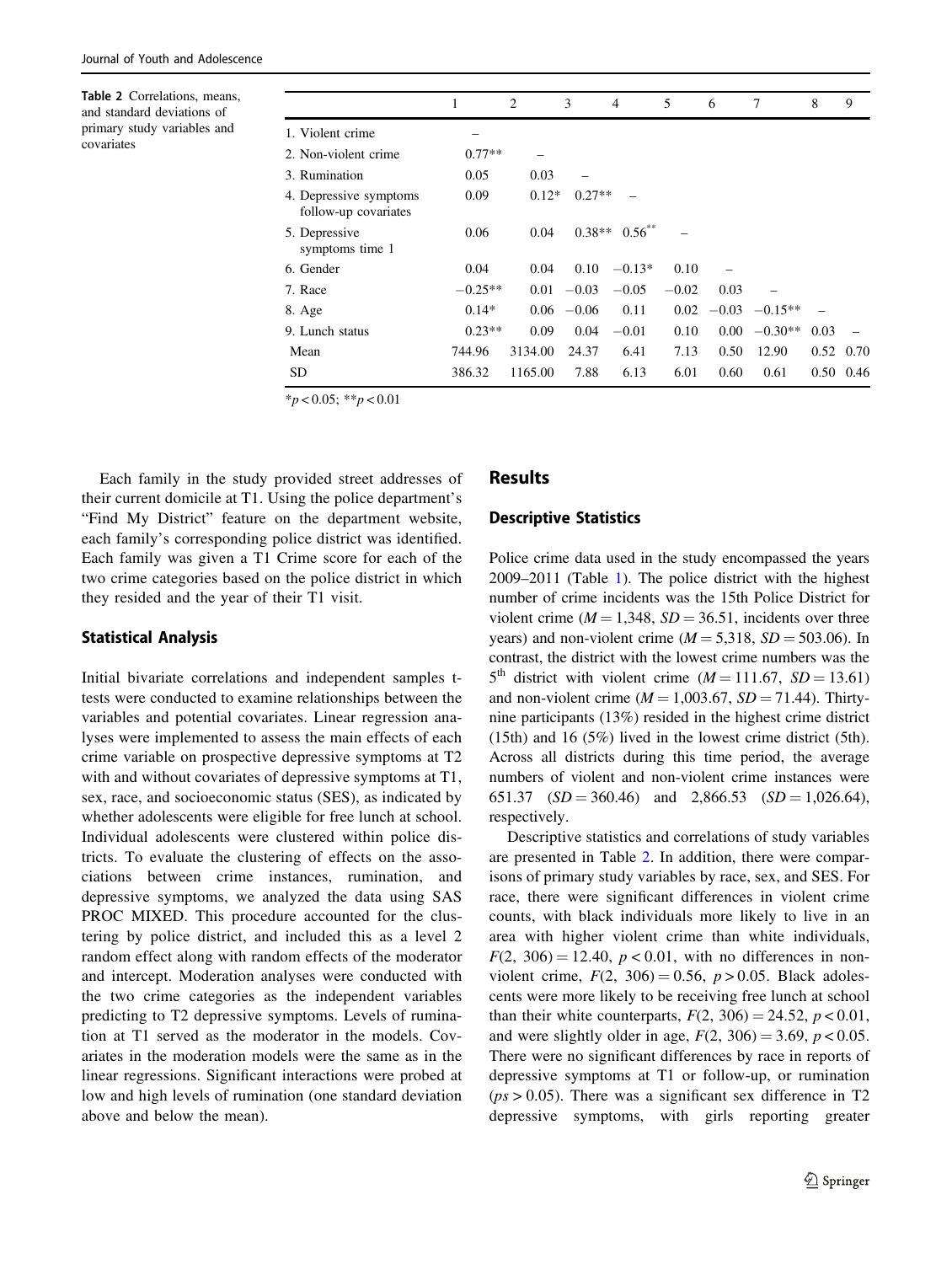depressive symptoms ( $M = 7.17$ ,  $SD = 6.99$ ) than boys (M)  $= 5.63$ ,  $SD = 5.01$ ) at follow-up,  $t(307) = -2.23$ ,  $p =$ 0.03, but not at T1,  $t(307) = -1.75$ ,  $p > 0.05$ ). There were no sex differences in age, violent crime counts, nonviolent crime counts, rumination, racial grouping, or free lunch status ( $ps > 0.05$ ). Being eligible for free lunch in school also was related to higher violent crime,  $t(307) =$  $-4.23$ ,  $p < 0.01$ , but not nonviolent crime counts,  $t(307) =$  $-1.67$ ,  $p > 0.05$ ). There were no significant differences based on free lunch status in both initial and follow-up depressive symptoms, rumination, or age  $(p_s > 0.05)$ .

Initial correlations (Table [2](#page-4-0)) indicated significant positive associations between non-violent crime, but not violent crime, and T2 depressive symptoms. Rumination was positively correlated with higher ratings of depressive symptoms at both T1 and T2. Crime rates were positively correlated with one another as expected. Further, T1 depressive symptoms significantly correlated with T2 depressive symptoms. There were no correlations between rumination and violent or non-violent crime.

#### Multilevel Moderation Analyses

First, linear regressions using PROC GLM indicated that there was no main effect of violent crime  $(B = -0.001, p >$ 0.05), and a significant effect of non-violent crime  $(B =$ 0.001,  $p = 0.02$ ) on T2 depressive symptoms, controlling for T1 depressive symptoms, sex, race, age, and lunch status. Further, there were no main effects of rumination on depressive symptoms ( $B = 0.06$ ,  $p > 0.05$ ). Of the covariates, there were only main effects of T1 depressive symptoms, age, and free lunch status on T2 depressive symptoms. The introduction of the interaction term revealed a significant positive relationship between the interaction of violent crime and rumination and T2 depressive symptoms  $(B = 0.0004, p$ < 0.01). The interaction between non-violent crime and rumination was not significant ( $B = -0.0001$ ,  $p > 0.05$ ).

In order to account for clustering by the higher-level police district variable, multilevel modeling using PROC MIXED was conducted. The random effect for the intercept was not significant, which indicates that there was no significant variation between police districts. In addition, the random effects between the intercept and slope of rumination were not significant indicating no significant association between police districts and individual level rumination. Consistent with the linear models, there was a significant interaction between rates of violent crime and rumination in predicting subsequent depressive symptoms, controlling for sex, race, age, lunch status, and T1 depressive symptoms  $(B = 0.0002, p < 0.05$ ; Table [3](#page-6-0) and Fig. [1](#page-6-0)). This effect was specific to violent crime, as there was not a significant interaction between non-violent crime rates and rumination  $(B < 0.001, p > 0.05;$  Table [4\)](#page-7-0) predicting

depressive symptoms. When examining the conditional effects of violent crime on future depressive symptoms at different levels of rumination using simple slopes analysis, only high rumination scores  $(+1 S<sub>D</sub>)$  significantly moderated the relationship between violent crime and depression  $(B = 0.002, p < 0.01)$ , with low rumination scores  $(-1 SD)$ and rumination scores at the mean being non-significant (see Table [3](#page-6-0) and Fig. [1](#page-6-0)).

# **Discussion**

Rumination and crime exposure have been demonstrated independently to be risk factors for depression. However, this may be the first study to examine the interactive effects of exposure to crime and a ruminative cognitive style in the prospective prediction of depressive symptoms during adolescence. The results confirmed the hypothesis regarding the relationship between crime, rumination, and depression. Specifically, adolescents living in areas with higher levels of violent crime were more likely to experience higher levels of depressive symptoms over time, but only if they engaged in higher levels of rumination. This relationship remained significant even when controlling for characteristics such as an individual's race, sex, SES, and initial depressive symptoms. However, the findings demonstrated that these effects were specific to violent crime, as there were no joint effects of non-violent crime and rumination, thereby indicating a unique effect of the nature of the crime exposure in depression.

Overall, the findings extend past research linking higher crime rates with increased depressive symptomatology (e.g., Fowler et al. [2009\)](#page-9-0) by examining violent and non-violent crime incidents using objective data obtained from police records among a sample of diverse early adolescents. Importantly, these results indicate that violent crime may be the most impactful for youth with the tendency to ruminate, thereby highlighting that the interaction of both contextual and individual risk factors increase risk for depression. One possibility is that rumination, which is a potent cognitive vulnerability to depression (Abela and Hankin [2011\)](#page-9-0), may exacerbate the stress associated with living in high crime regions. For instance, the findings are consistent with previous research on the interactive effects of rumination and chronic stressors (Genet and Siemer [2012\)](#page-9-0), yet extends these findings specifically to neighborhood violent crime. In this sense, adolescents living in high crime areas may be at risk for depressive symptoms, but their risk may be more pronounced if they have a ruminative response style and passively respond to their dysphoric mood and environment. The chronic nature of urban stressors, in this case crime, in specific neighborhoods and geographic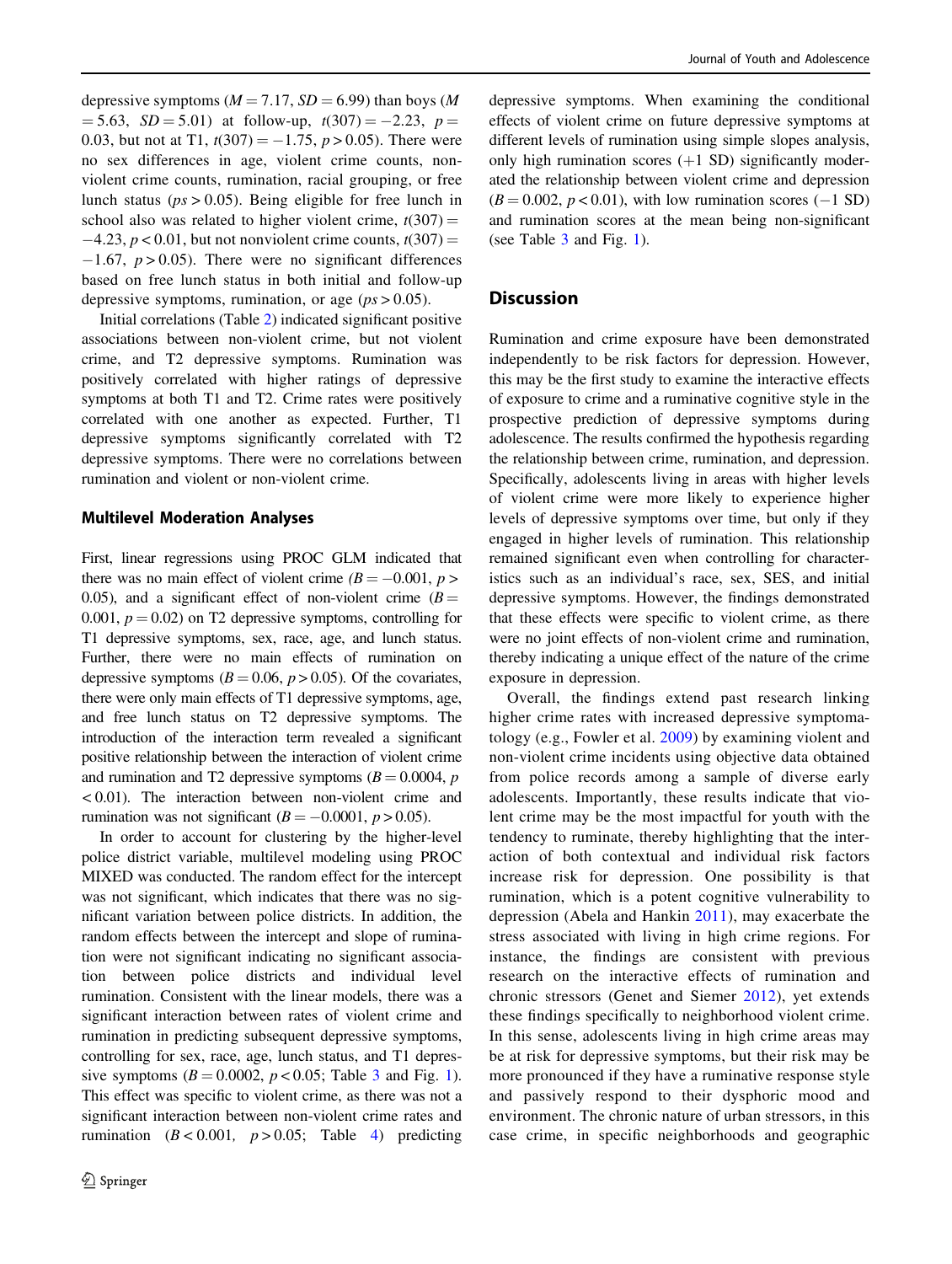<span id="page-6-0"></span>Table 3 Multilevel models testing the interaction between violent crime and rumination predicting prospective depressive symptomatology

|                                     | Covariance parameter estimates                                             |                |                  |                  |  |  |
|-------------------------------------|----------------------------------------------------------------------------|----------------|------------------|------------------|--|--|
| Parameter subject = police district | Estimate                                                                   | <b>SE</b>      | Z                | $\boldsymbol{p}$ |  |  |
| Residual                            | 24.58                                                                      | 2.06           | 11.90            | $<0.01**$        |  |  |
| Intercept UN $(1,1)$                | 7.58                                                                       | 7.33           | 1.03             | 0.15             |  |  |
| Intercept + Rumination UN $(2,1)$   | $-0.26$                                                                    | 0.26           | $-0.99$          | 0.32             |  |  |
| Rumination UN (2,2)                 | 0.01                                                                       | 0.01           | 0.85             | 0.20             |  |  |
|                                     | DV: depressive symptoms time 2                                             |                |                  |                  |  |  |
| Model summary                       | $AIC = 1899.7$                                                             | $BIC = 1903.9$ | $\chi^2 = 4.63$  | $p = 0.20$       |  |  |
| Measure                             | B                                                                          | SЕ             | $\boldsymbol{t}$ | p                |  |  |
| Intercept                           | 0.23                                                                       | 12.71          | 3.32             | $<0.01**$        |  |  |
| Level 2 fixed effects               |                                                                            |                |                  |                  |  |  |
| Violent crime                       | $-0.01$                                                                    | 0.09           | $-1.10$          | 0.28             |  |  |
| Level 1 controls                    |                                                                            |                |                  |                  |  |  |
| Race                                | $-0.68$                                                                    | 0.47           | $-1.46$          | 0.15             |  |  |
| Gender                              | 1.03                                                                       | 0.57           | 1.82             | 0.07             |  |  |
| Lunch status                        | $-1.18$                                                                    | 0.58           | 2.59             | $0.04*$          |  |  |
| Dep. symptoms T1                    | 0.54                                                                       | 0.05           | 10.75            | $<0.01**$        |  |  |
| Age                                 | 1.21                                                                       | 0.47           | 2.59             | $0.01*$          |  |  |
| Level 1 fixed effects               |                                                                            |                |                  |                  |  |  |
| Rumination                          | $-0.10$                                                                    | 0.09           | $-1.10$          | 0.28             |  |  |
| Cross-level fixed effects           |                                                                            |                |                  |                  |  |  |
| Violent crime $\times$ Rumination   | 0.0002                                                                     | 0.0001         | 1.98             | $0.05*$          |  |  |
|                                     | Conditional effect of violent crime x Rumination on depressive<br>symptoms |                |                  |                  |  |  |
|                                     | R                                                                          | SE             |                  |                  |  |  |

|                        | В        | SЕ    |         |            |
|------------------------|----------|-------|---------|------------|
| Rumination -1 SD       | $-0.001$ | 0.001 | $-1.14$ | 0.25       |
| <b>Rumination Mean</b> | 0.0003   | 0.001 | 0.49    | 0.62       |
| Rumination $+1$ SD     | 0.002    | 0.001 | 2.81    | $< 0.01**$ |

Gender coded as  $0 =$  Female,  $1 =$  Male; Race coded as  $0 =$  Black,  $1 =$  White,  $2 =$  Biracial

UN unstructured covariance type, Dep. depression

 $*_{p}$  < 0.05;  $*_{p}$  < 0.01



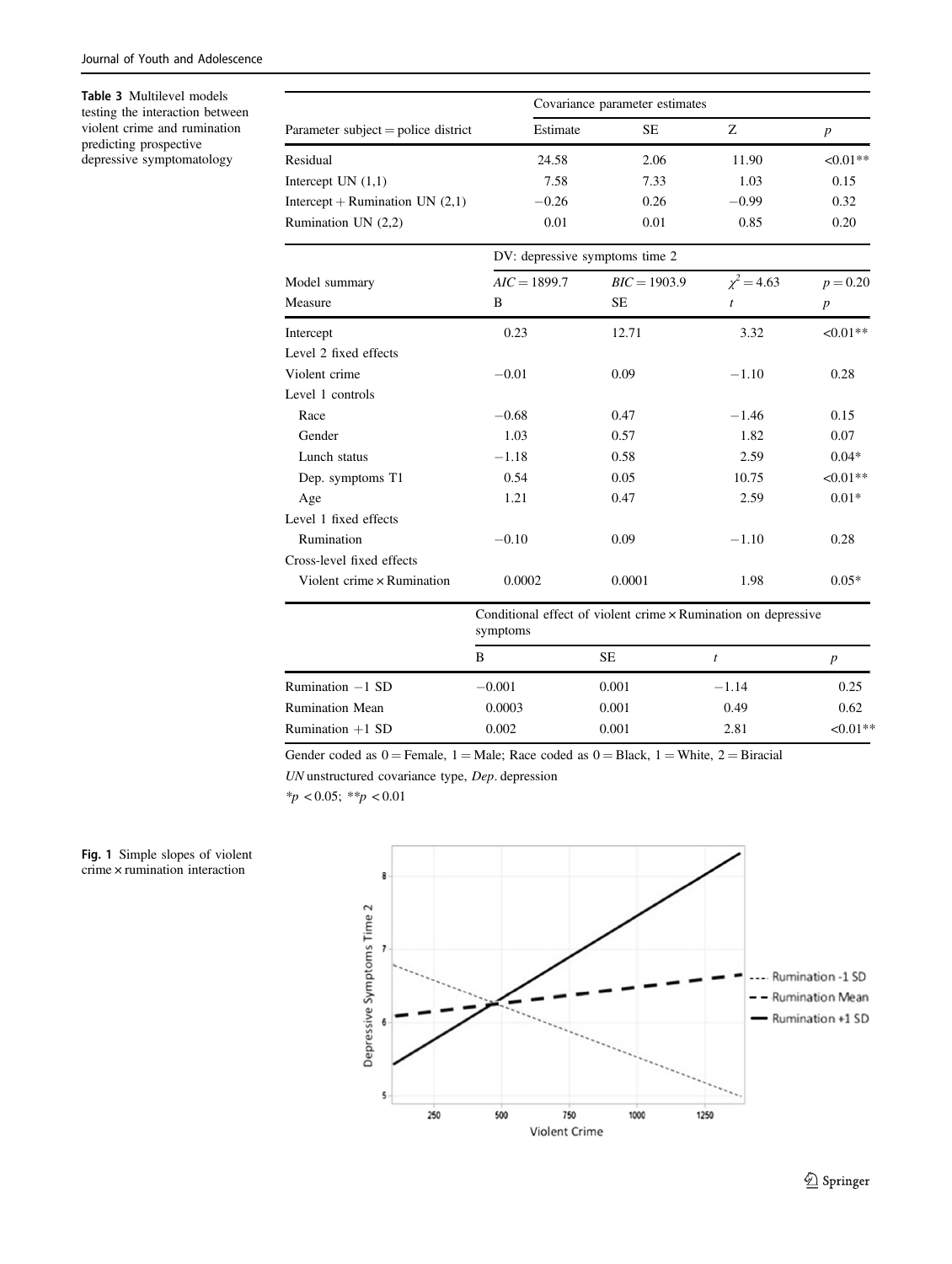<span id="page-7-0"></span>Table 4 Multilevel models testing the interaction between non-violent crime and rumination predicting prospective depressive symptomatology

|                                       | Covariance parameter estimates |                |                 |                  |  |  |  |
|---------------------------------------|--------------------------------|----------------|-----------------|------------------|--|--|--|
| Parameter subject $=$ police district | Estimate                       | <b>SE</b>      | Z               | $\boldsymbol{p}$ |  |  |  |
| Residual                              | 24.58                          | 2.06           | 11.90           | $< 0.01**$       |  |  |  |
| Intercept UN $(1,1)$                  | 7.58                           | 7.33           | 1.03            | 0.15             |  |  |  |
| Intercept + Rumination UN $(2,1)$     | $-0.26$                        | 0.26           | $-0.99$         | 0.32             |  |  |  |
| Rumination UN $(2,2)$                 | 0.01                           | 0.01           | 0.85            | 0.20             |  |  |  |
|                                       | DV: depressive symptoms time 2 |                |                 |                  |  |  |  |
| Model summary                         | $AIC = 1899.7$                 | $BIC = 1903.9$ | $\chi^2 = 4.63$ | $p = 0.20$       |  |  |  |
| Measure                               | B                              | <b>SE</b>      | t               | $\boldsymbol{p}$ |  |  |  |
| Intercept                             | $-14.60$                       | 6.82           | $-2.14$         | $0.04*$          |  |  |  |
| Level 2 fixed effects                 |                                |                |                 |                  |  |  |  |
| Non-violent crime                     | 0.00                           | 0.00           | 0.24            | 0.81             |  |  |  |
| Level 1 controls                      |                                |                |                 |                  |  |  |  |
| Race                                  | $-0.77$                        | 0.48           | $-1.60$         | 0.11             |  |  |  |
| Gender                                | 0.98                           | 0.57           | 1.72            | 0.09             |  |  |  |
| Lunch status                          | $-1.18$                        | 0.58           | 2.04            | $0.04*$          |  |  |  |
| Dep. symptoms T1                      | 0.54                           | 0.05           | 10.43           | $<0.01**$        |  |  |  |
| Age                                   | 1.20                           | 0.47           | 2.58            | $0.01*$          |  |  |  |
| Level 1 fixed effects                 |                                |                |                 |                  |  |  |  |
| Rumination                            | 0.04                           | 0.12           | 0.36            | 0.72             |  |  |  |
| Cross-level fixed effects             |                                |                |                 |                  |  |  |  |
| Non-Violent Crime $\times$ Rumination | 0.00                           | 0.00           | 0.12            | 0.90             |  |  |  |

Gender coded as  $0 =$  Female,  $1 =$  Male; Race coded as  $0 =$  Black,  $1 =$  White,  $2 =$  Biracial

UN unstructured covariance type, Dep. depression

 $*_{p}$  < 0.05;  $*_{p}$  < 0.01

locales may provide constant stimuli for adolescents to ruminate about, thus fostering unique ecological risk for depression for those residing in those areas.

Of particular interest is the difference in the findings related to violent and non-violent crime. As the results indicate, violent crime, but not non-violent crime, predicted risk for subsequent depressive symptoms in conjunction with rumination. One possible reason for this difference is the high saliency of acts of violent crime, such as homicide and sexual assault, compared to nonviolent crimes like non-confrontational theft and car break-ins. The prominent physical and emotional impact associated with violent crime may produce greater fear of crime or perceived threat, which has been found to contribute to a range of difficulties such as changes in perceptions of one's neighborhood, culture, and worsened quality of life (Gray et al. [2011\)](#page-9-0). There is evidence that experiencing violent crime and the fear of violent crime predicts depression (e.g., Gorman-Smith and Tolan [1998](#page-9-0)). The nature of violent crime includes direct bodily harm on a victim, whether actual victimization or witnessed victimization, which may be more impactful on adolescents than crime without this threat.

The findings illustrate the multifaceted and complex way in which depression is manifested and exacerbated. The interaction of the cognitive factor of rumination and the environmental factor of crime rates in predicting depressive symptoms suggests the importance of melding two distinct fields of research that have been studied as discrete domains. Rather than analyzing the two risk factors independently as has been done in previous research, the current study explored both environmental and individual risk factors in conjunction with one another. The results demonstrate a joining of the cognitive vulnerability-stress models of depression (e.g., Abramson et al. [1989](#page-9-0)) and response-styles theory of depression (Nolen-Hoeksema [1991](#page-10-0)) with concepts in the ecological theory of development (Bronfenbrenner [1979](#page-9-0)), specifically, the incorporation of the concept of a microsystem of neighborhood. This union of cognitive and ecological research can provide researchers with a more complete understanding of how multiple systems interact to confer risk for depression. The findings implicating rumination and violent crime may provide an explanation or even a mechanism for why some adolescents exposed to crime, as per previous research, may be more at risk for depression than others.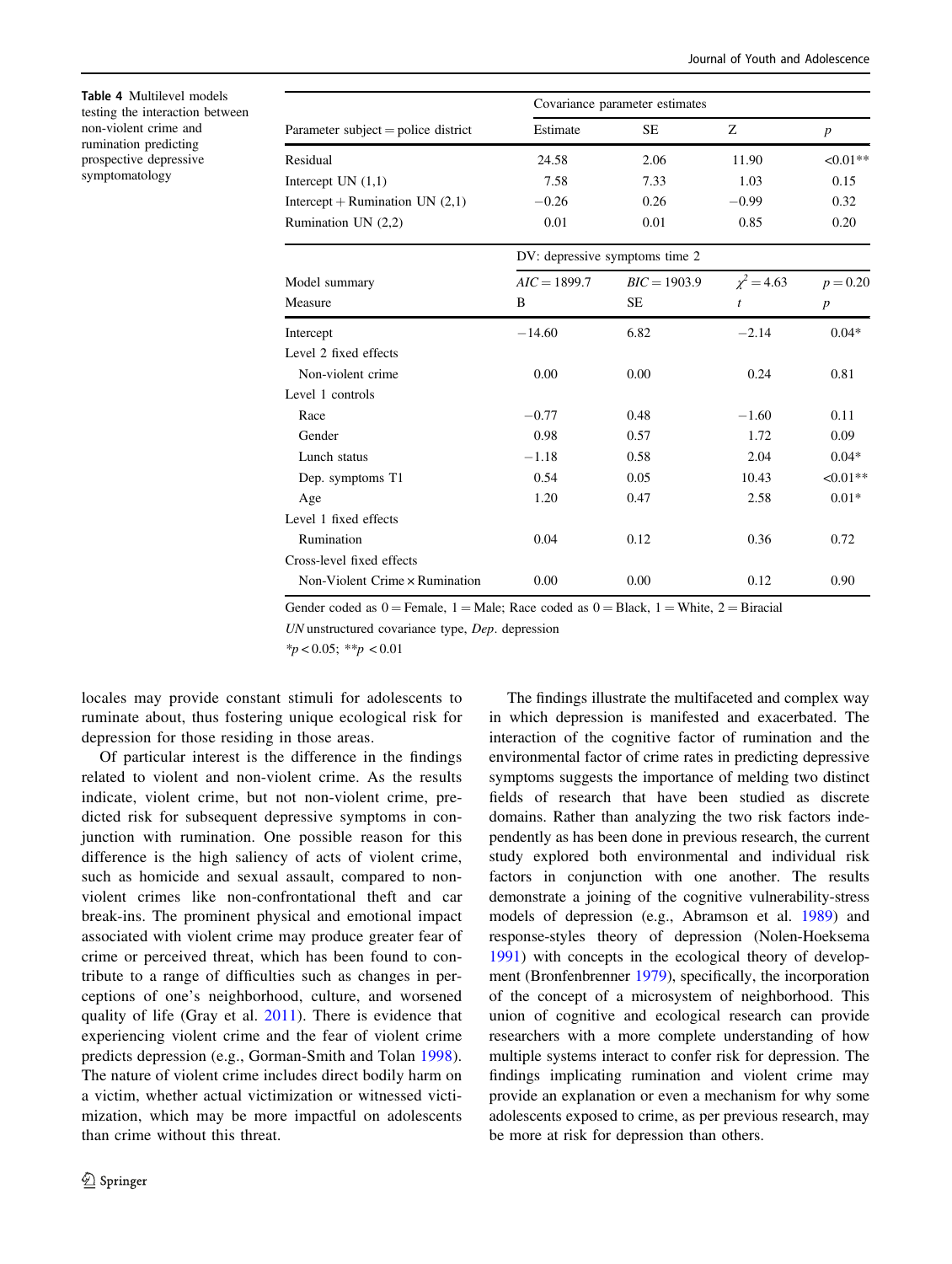The implications of these findings may inform future programs that target at-risk youth in high crime urban environments. The interaction between rumination and violent crime underscores the need to fully understand the context in which youth develop depression and other psychopathologies. Although programmatic efforts to reduce violent crime in neighborhoods are needed, the findings suggest that individual interventions for depression should focus on ruminative cognitive styles, which may be a more malleable target for intervention and therapeutic focus. Given that depressive symptoms were greater among those adolescents with high rumination compared to low rumination, a possible reduction in rumination or the introduction of a more adaptive cognitive style and coping strategy may protect against depressive symptoms. Interventions could be tailored to adolescents in high crime areas to promote skills to better manage the chronic stress of living in a high crime neighborhood, such as fear of crime, to build resiliency. Recent research evaluating the effectiveness of interventions targeting rumination with adolescents revealed promising findings that mindfulness may reduce the maladaptive tendency to ruminate (Hilt and Pollack [2012](#page-9-0)).

This research adds to the growing body of evidence of the maladaptive effects of crime on mental health and further steps should be taken to understand the mechanisms of this relationship. It is possible that exposure to high crime rates also could influence the development of maladaptive response styles such as rumination in the first place, as suggested by previous studies demonstrating the role of interpersonal stressors in the development of rumination among adolescents (Hamilton et al. [2015](#page-9-0)). It may be the case that chronic stress, like crime, creates a vicious cycle of risk factors for depression, such as rumination, and subsequently exacerbates that risk further through interaction with these individual risk factors. This highlights the need for initiatives and programs to help reduce both exposure to crime and incidence of crime in the community.

In light of the significant findings, the limitations and implications for future research should be addressed. Although the measure of crime rate used objective police data, crime and its effects are multifaceted and further research along this vein would benefit from the inclusion of subjective ratings of crime exposure and victimization in addition to objective crime rates to capture the effects of individual exposure. In the context of this study, direct or witnessed victimization was not measured as in previous studies examining the role of crime and victimization in mental health outcomes. The use of neighborhood level crime data also assumed equal level of exposure across individuals in a neighborhood community. In using objective and geo-located community data, researchers must be mindful of the possible ecological fallacy in which characteristics of a group or area are applied to individuals

(Freedman [2004\)](#page-9-0). Future research integrating subjective ratings and reports would further parse out effects of crime. In using crime instance count instead of rates, the authors were unable to account for the differences in population within each of the police districts. This was due to the unavailability of population estimates and attempts to include population numbers using census data were not fruitful as the districts did not align with census tracts exactly. Future investigations should take into account population in considering crime statistics. Another potential limitation with the police crime data is using the municipal police districts as proxies for neighborhoods and communities. Indeed, the police districts in reality include numerous neighborhoods that encompass many races, ethnicities, education levels, socioeconomic levels, and other important variations, which may influence exposure to crime. This research would be strengthened by using geo-location analysis to examine the proximal and temporal effects of crime more succinctly and accurately. The integration of census data, spatial factors, and local community boundaries and identities may produce a more discrete and total conceptualization of an individual's neighborhood context. In addition, the reliabilities of the police data themselves are limited by the reporting and format of the open source dataset. It may be that crimes were double counted as discreet singular temporal incidences that should be divided by type of crime committed concurrently (e.g., rape and homicide, aggravated assault and robbery) or crimes may go unreported by victims, such as unreported sexual assault with rates estimated as being as high as 63% (Rennison [2002](#page-10-0)).

Moreover, depression data for this study were collected via participants' self-report and future studies may benefit from the inclusion of behavioral observations and biological markers of stress reactivity in the face of chronic stressors. In addition, it would be important to examine the trajectories of crime exposure in predicting depressive symptoms across the adolescent period to determine individual changes in the effects of crime and rumination longitudinally. However, an important strength of this study was its use of objective crime statistics, which were not confounded by adolescents' ruminative response styles or levels of depressive symptoms. As such, this study represents an important first step in the investigation of individual differences in the effects of crime on depression among urban youth.

# Conclusion

Urban youth encounter various risk factors for depressive symptoms, including environmental stressors such as violent crime and ruminative response tendencies. However, the current study is the first to examine the interactive role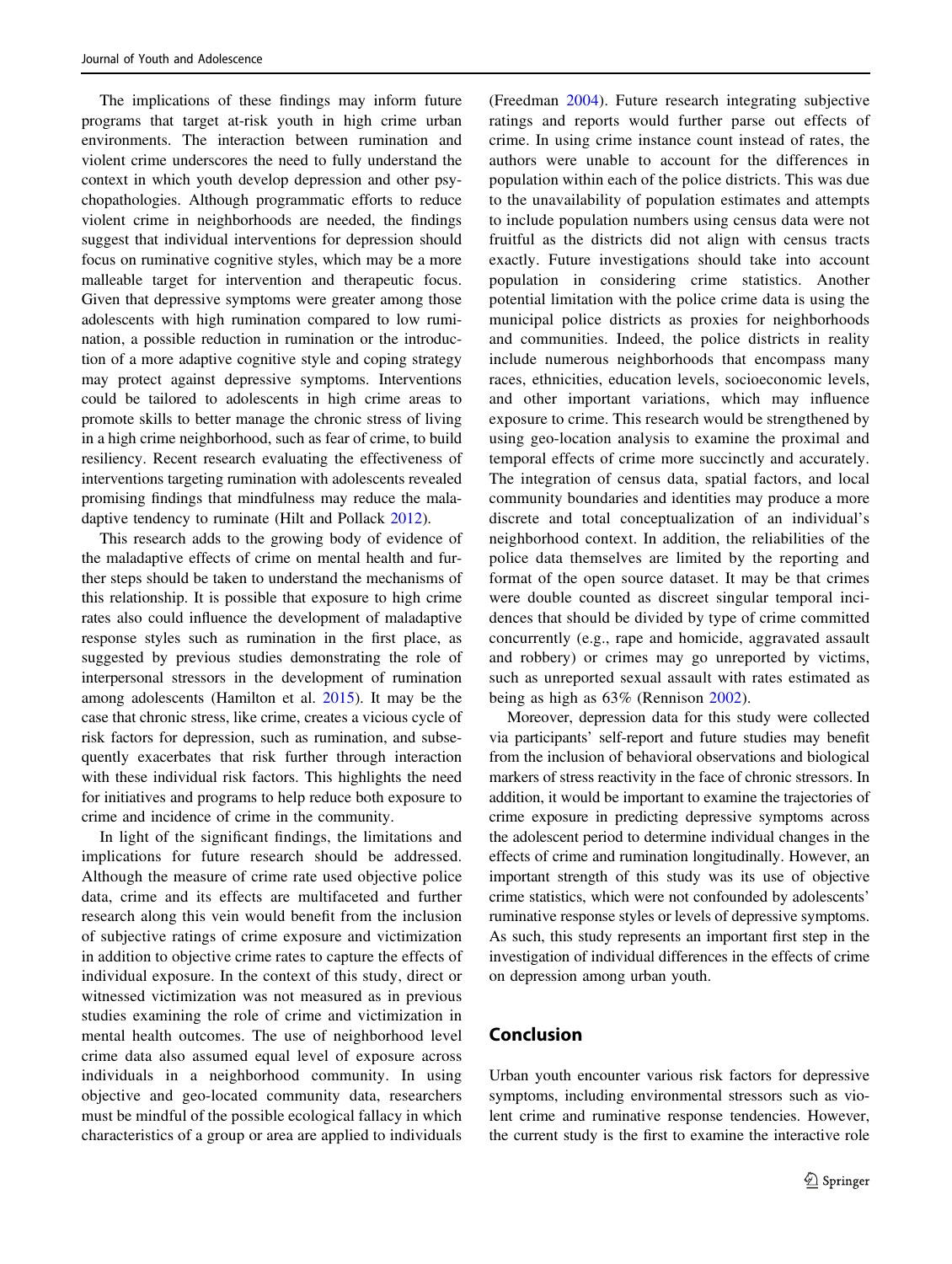<span id="page-9-0"></span>between violent crime occurrences and rumination utilizing a multilevel and longitudinal design among a cohort of urban-dwelling adolescents. The results indicated that adolescents with the tendency to ruminate who also live in areas marked by high levels of violent crime are at increased risk for prospective depressive symptoms. The findings highlighted the importance of the interaction of environmental and cognitive risk factors for depression in urban adolescents. This interaction points to the contextual factors that may exacerbate the risk for depression during this critical development period. These findings will help inform the development of interventions targeting youth who both exhibit high ruminative response styles and reside in high violent crime areas to mitigate the overall risk for depression and prevent negative outcomes during and after adolescence. Future research should continue to explore the interplay between the external environment and internal cognitions and coping in depression to better understand, and hopefully prevent, its occurrence.

Authors' Contributions A.A.G. conceived of the study, participated in the design, analysis, and interpretation, and drafted the manuscript; J. L.H. participated in the analysis, interpretation of the data, and draft of the manuscript; L.Y.A. wrote the grant that provided the study data; L. B.A. wrote the grant that provided the study data, participated in the study design, and helped to draft the manuscript. All authors read and approved the final manuscript.

Funding This research was supported by grants from the National Institute of Mental Health (NIMH) to L.B.A (MH 079369 and MH101168). J.L.H. was supported by a National Research Service Award from NIMH (F31MH106184) and T32HL082610.

## Compliance with Ethical Standards

Conflict of Interest The authors declare that they have no conflict of interest.

Ethical Approval All procedures performed in studies involving human participants were in accordance with the ethical standards of the institutional and/or national research committee and with the 1964 Helsinki declaration and its later amendments or comparable ethical standards. All study procedures were approved by the Temple University Institutional Review Board (IRB).

Informed Consent Written informed consent was obtained from mothers and written assent was obtained from adolescents.

Publisher's note Springer Nature remains neutral with regard to jurisdictional claims in published maps and institutional affiliations.

# References

Abela, J. R., & Hankin, B. L. (2011). Rumination as a vulnerability factor to depression during the transition from early to middle adolescence: a multiwave longitudinal study. Journal of Abnormal Psychology. [https://doi.org/10.1037/a0022796.](https://doi.org/10.1037/a0022796)

- Abela, J. R., Vanderbilt, E., & Rochon, A. (2004). A test of the integration of the response styles and social support theories of depression in third and seventh grade children. Journal of Social and Clinical Psychology. [https://doi.org/10.1521/jscp.23.5.653.](https://doi.org/10.1521/jscp.23.5.653.50752) [50752](https://doi.org/10.1521/jscp.23.5.653.50752).
- Abramson, L. Y., Metalsky, G. I., & Alloy, L. B. (1989). Hopelessness depression: a theory-based subtype of depression. Psychological Review. [https://doi.org/10.1037/0033-295X.96.2.358.](https://doi.org/10.1037/0033-295X.96.2.358)
- Alloy, L. B., & Abramson, L. Y. (1979). Judgment of contingency in depressed and nondepressed students: Sadder but wiser? Journal of Experimental Psychology: General. [https://doi.org/10.1037/](https://doi.org/10.1037/0096-3445.108.4.441) [0096-3445.108.4.441.](https://doi.org/10.1037/0096-3445.108.4.441)
- Alloy, L. B., Black, S. K., Young, M. E., Goldstein, K. E., Shapero, B. G., Stange, J. P., & Abramson, L. Y. (2012). Cognitive vulnerabilities and depression versus other psychopathology symptoms and diagnoses in early adolescence. Journal of Clinical Child & Adolescent Psychology. [https://doi.org/10.1080/15374416.2012.](https://doi.org/10.1080/15374416.2012.703123) [703123.](https://doi.org/10.1080/15374416.2012.703123)
- Bronfenbrenner, U. (1979). The ecology of human development: Experiments by nature and design. Cambridge, MA: Harvard University Press.
- Dahl, R. E., & Gunnar, M. R. (2009). Heightened stress responsiveness and emotional reactivity during pubertal maturation: Implications for psychopathology. Development and Psychopathology, [https://doi.org/10.1017/S0954579409000017.](https://doi.org/10.1017/S0954579409000017)
- Eisman, A. B., Stoddrd, S. A., Heinze, J., Caldwell, C. H., & Zimmerman, M. A. (2015). Depressive symptoms, social support, and violence exposure among urban youth: A longitudinal study of resilience. Developmental Psychology, 51(9). [https://doi.org/10.](https://doi.org/10.1037/a0039501) [1037/a0039501.](https://doi.org/10.1037/a0039501)
- Fowler, P. J., Tompsett, C. J., Braciszewski, J. M., Jacques-Tiura, A. J., & Baltes, B. B. (2009). Community violence: a meta-analysis on the effect of exposure and mental health outcomes of children and adolescents. Development and Psychopathology. [https://doi.](https://doi.org/10.1017/S0954579409000145) [org/10.1017/S0954579409000145.](https://doi.org/10.1017/S0954579409000145)
- Freedman, D. A. (2004). Ecological inferences and the ecological fallacy. In N. J. Smelser & P. B. Baltes (Eds), International Encyclopedia for the Social and Behavioral Sciences (pp. 4027–4030). New York, NY: Elsevier.
- Genet, J. J. & Siemer, M. (2012). Rumination moderates the effects of daily events on negative mood: results from a diary study. Emotion, <https://doi.org/10.1037/a0028070>.
- Gorman-Smith, D., & Tolan, P. (1998). The role of exposure to community violence and developmental problems among innercity youth. Development and Psychopathology. [https://doi.org/10.](https://doi.org/10.1017/S0954579498001539) [1017/S0954579498001539.](https://doi.org/10.1017/S0954579498001539)
- Gray, E., Jackson, J., & Farrall, S. (2011). Feelings and functions in the fear of crime: Applying a new approach to victimisation insecurity. The British Journal of Criminology. [https://doi.org/10.](https://doi.org/10.1093/bjc/azq066) [1093/bjc/azq066](https://doi.org/10.1093/bjc/azq066).
- Hamilton, J. L., Stange, J. P., Abramson, L. Y., & Alloy, L. B. (2015). Stress and the development of cognitive vulnerabilities to depression explain sex difference in depressive symptoms during adolescence. Clinical Psychological Science, 3, 702–714. [https://](https://doi.org/10.1177/2167702614545479) [doi.org/10.1177/2167702614545479](https://doi.org/10.1177/2167702614545479).
- Hilt, L. M. & Pollack, S. D. (2012). Getting out of rumination: Comparison of three brief interventions in a sample of youth. Journal of Abnormal Child Psychology, 40(7). [https://doi.org/10.](https://doi.org/10.1007/s10802-012-9638-3) [1007/s10802-012-9638-3.](https://doi.org/10.1007/s10802-012-9638-3)
- Hood, L., Roelofs, J., Bögels, S. M., Nolen-Hoeksema, S., & Schouten, E. (2009). The influence of emotion-focused rumination and distraction on the depressive symptoms in non-clinical youth: a meta-analytic review. Clinical Psychology Review. <https://doi.org/10.1016/j.cpr.2009.07.001>.
- Klein, D. N., Dougherty, L. R., & Olino, T. N. (2005). Toward guidelines for evidence-based assessment of depression in